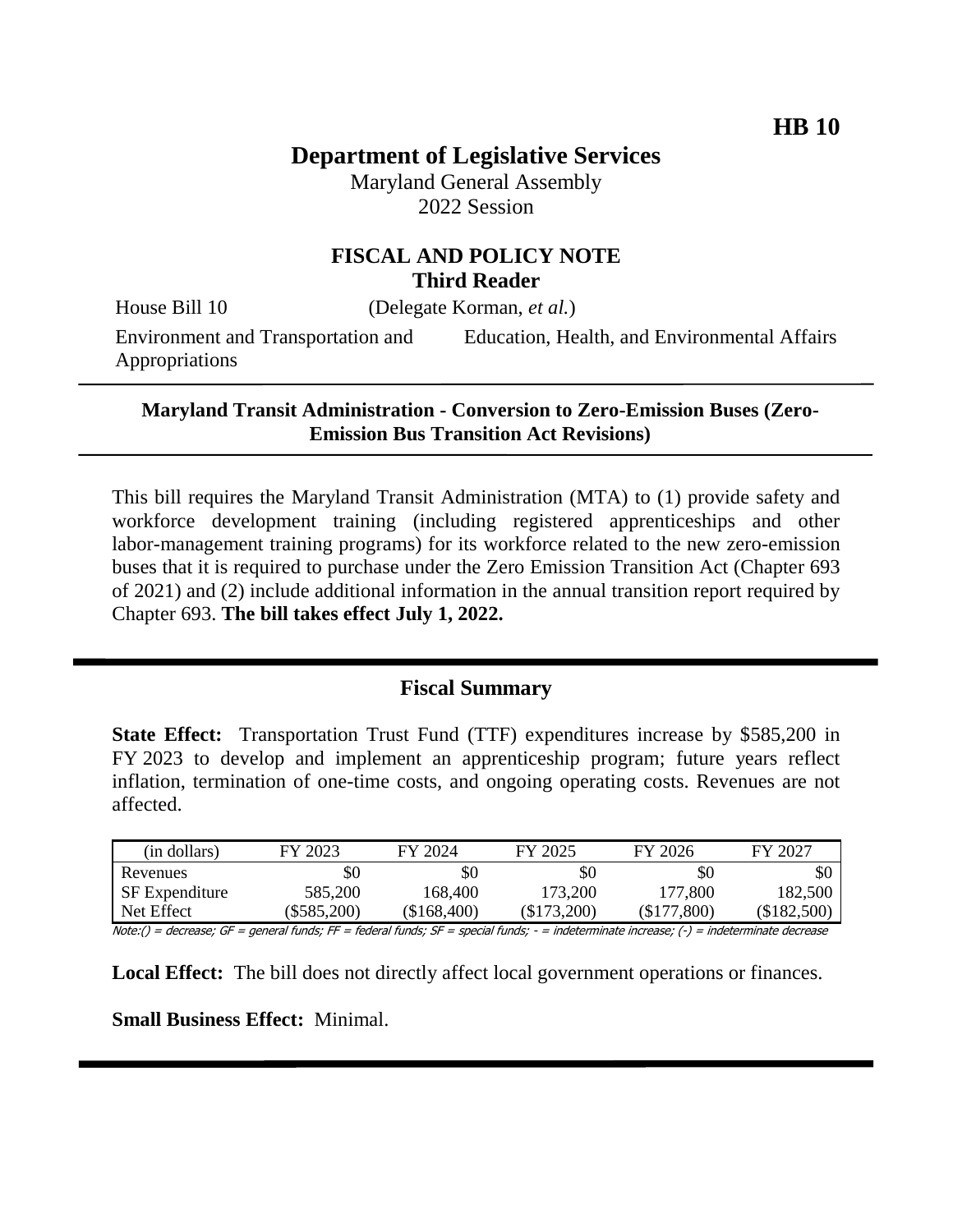# **Analysis**

**Bill Summary:** MTA must provide the training to its operations training workforce and its maintenance workforce so that it can safely repair and maintain MTA's zero-emission buses and their components as well as the charging infrastructure for the buses. The safety and workforce development training provided by MTA must include registered apprenticeships and other labor-management training programs to address the impact of the transition to zero-emission buses on MTA's workforce.

The annual report on the transition to zero-emission buses completed by MTA must include a plan for (1) ensuring that no duties or functions of State employees are transferred to a contracting entity as a result of the conversion to zero-emission buses and (2) ensuring that any entity other than MTA that operates or maintains the buses on behalf of MTA provides employee protections equivalent to the protections required by the plan. MTA must also certify that it is adhering to the plan, including a requirement by Chapter 693 to transition adversely affected State employees to similar or other employment with commensurate seniority, pay, and benefits.

**Current Law:** MTA is a modal unit within the Maryland Department of Transportation (MDOT), and it operates a comprehensive transit system throughout the Baltimore-Washington metropolitan area, including more than 50 local bus lines in Baltimore and other services, such as the light rail, Baltimore Metro subway, commuter buses, MARC trains, and mobility/paratransit vehicles. Except for the Washington Metropolitan Area Transit Authority, MDOT and MTA are generally the agencies responsible for the construction and operation of transit lines in the State.

Chapter 693 prohibits MTA, beginning in fiscal 2023, from entering into a contract to purchase buses for its transit bus fleet that are not zero-emission buses; however, MTA may purchase an alternative-fuel bus instead if it determines that no available zero-emission bus meets the performance requirements for a particular use. Chapter 693 does not apply to any bus that is part of a locally operated transit system. MTA must ensure the development of charging infrastructure to support the operation of zero-emission buses in the State transit bus fleet, and the full cost of any buses purchased under Chapter 693 must be paid from TTF.

Chapter 693 also requires MTA to submit a report by January 1, 2022, and each January 1 thereafter, regarding the conversion of its bus fleet to zero-emission buses. The annual report must include, among other things, a plan for transitioning any State employee adversely affected by the conversion to similar or other employment within MTA or MDOT that has commensurate seniority, pay, and benefits. MTA plans to launch its first battery-electric buses pursuant to Chapter 693 in 2023.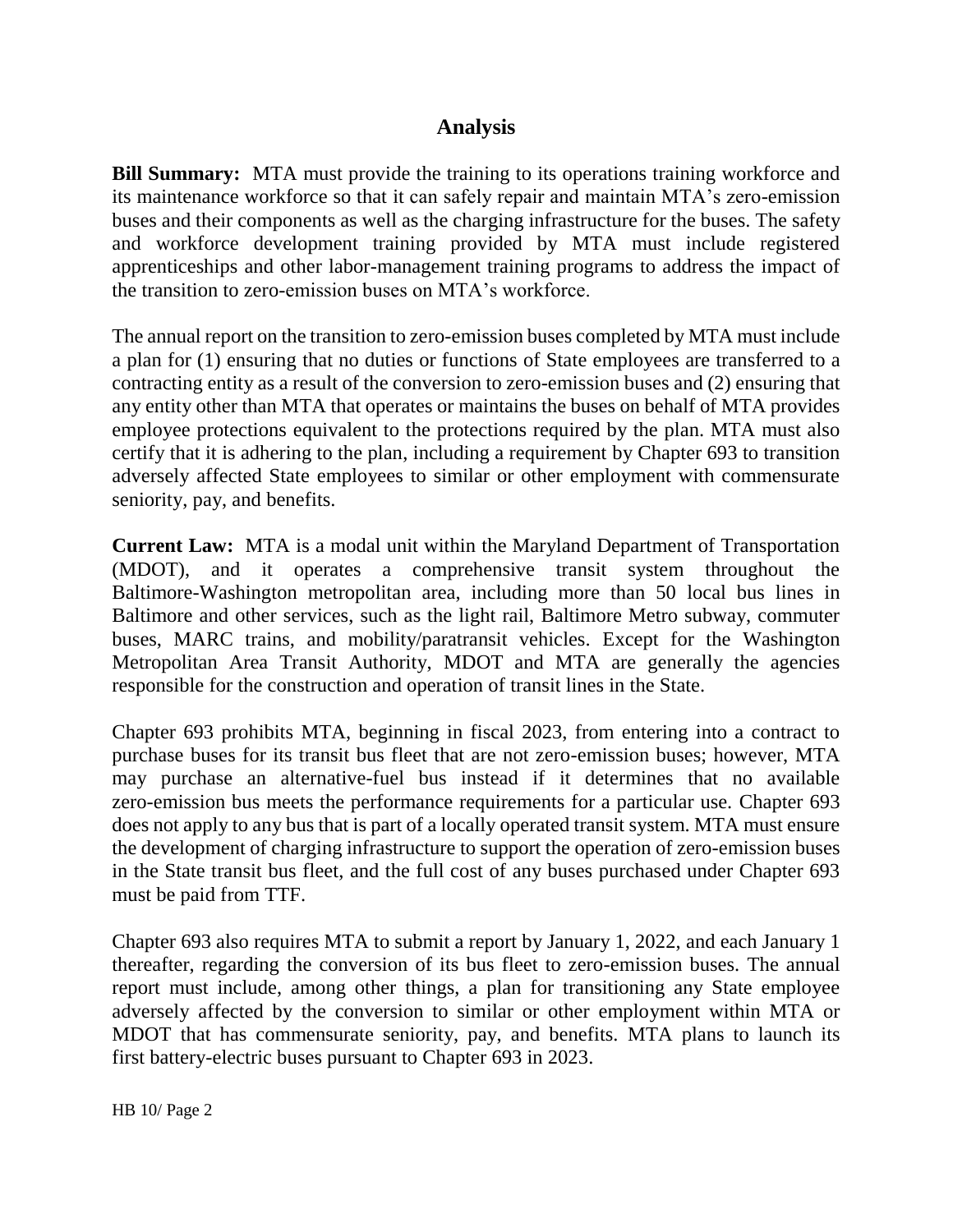#### *Registered Apprenticeships*

Apprenticeships are available to individuals age 16 and older; an employer, however, may set a higher entry age. By law, individuals must be age 18 to apprentice in hazardous occupations. Apprenticeships last from one to six years, although most are three to four years, and involve a minimum of 144 hours of classroom instruction per year and at least 2,000 hours per year of on-the-job training. A national apprenticeship and training program was established in federal law in 1937 with the passage of the National Apprenticeship Act, also known as the Fitzgerald Act. The purpose of the Act was to promote national standards of apprenticeship and to safeguard the welfare of apprentice workers.

Along with [24 other states and the District of Columbia,](https://www.dol.gov/agencies/eta/apprenticeship/contact) Maryland has chosen to operate its own apprenticeship programs under the federal law. The Division of Workforce Development and Adult Learning (DWDAL) within the Maryland Department of Labor is responsible for the daily oversight of State apprenticeship programs. More specifically, DWDAL approves new apprenticeship programs, changes to current programs, and compliance with State and federal requirements. The approval process involves assessing the appropriateness of an apprenticeship program in a proposed industry, the education that will be provided to the apprentice, the current staffing level of the entity proposing the program to determine whether adequate supervision can be provided, recruitment and retention efforts, and the overall operations of the entity.

#### **State Expenditures:**

#### *Prohibition on Transfer of Duties*

MTA advises that it does not intend to transfer any current duties of State employees to a contracting entity and, thus, the prohibition against doing so has no fiscal or operational impact. MTA advises that it intends to procure an electrification partner that will be responsible for new duties associated with electrifying the bus fleet.

#### *Training Plan in the Absence of the Bill*

Under MTA's current plans, the electrification partner would be required to provide training to MTA staff related to the operations of the chargers (*e.g.*, making sure the buses are in position to be charged) and the charge management system (*e.g.*, read-out of bus state of charge, charger availability, and other key performance indicators). While the operation of the chargers will largely be automated, and the maintenance of the chargers will be handled largely by a combination of the equipment manufacturers and the electrification partner, the electrification partner is still being asked to provide MTA with a comprehensive operations and management training program so that staff will be in

HB 10/ Page 3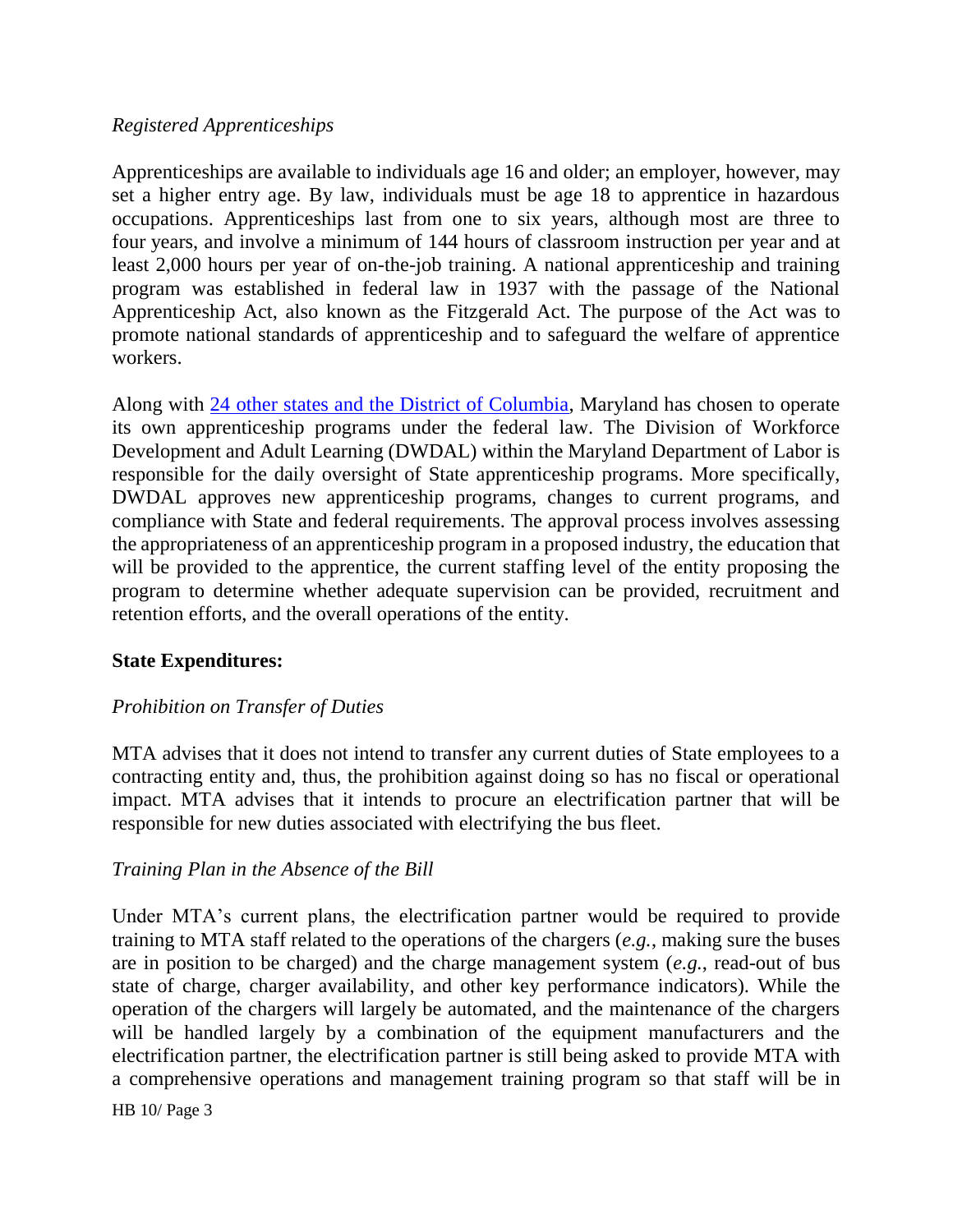position to take over full operations and management responsibilities at the end of the service contract term.

## *Workforce Training and Apprenticeship Requirements*

To implement Chapter 693, MTA plans to have employees trained and/or certified by its electrification partner and directly from the manufacturers of the buses and charging equipment. While these plans and trainings can continue to take place under the bill, MTA must also develop and implement an apprenticeship program. MTA does not currently have any registered apprenticeship programs, does not have any experience with apprenticeship programs, and does not yet have any experience with the new electric buses and charging equipment. Efforts by MTA to find an existing registered apprenticeship program related to the operation and maintenance of zero emission vehicles were not successful. As such, to implement such a program, MTA needs consultant assistance and additional staff.

Therefore, TTF expenditures increase by \$585,150 in fiscal 2023, which accounts for the bill's July 1, 2022 effective date. This estimate reflects (1) a one-time cost to contract with a consultant to develop and secure approval of an apprenticeship program for the maintenance of electric motors and (2) hiring two trainers to work with existing employees and to supervise and instruct apprentices. It includes salaries, fringe benefits, one-time start-up costs, and ongoing operating expenses.

| <b>Positions</b>                        | 2.0       |
|-----------------------------------------|-----------|
| Salaries and Fringe Benefits            | \$169,934 |
| <b>Consultant Costs</b>                 | 400,000   |
| <b>Operating Expenses</b>               | 15,216    |
| <b>Total FY 2023 State Expenditures</b> | \$585,150 |

Future year expenditures reflect salaries with annual increases and employee turnover, annual increases in ongoing operating expenses, as well as the termination of one-time consulting costs.

This estimate assumes that staff are hired on July 1, 2022, so that MTA maintenance staff are prepared to work with the buses when they begin operations in 2023. The trainers will also instruct and supervise apprentices once the consultant secures approval of the apprenticeship program by DWDAL. As State regulations require a minimum ratio of one journeyman (trainer) to each apprentice, it is assumed that the apprenticeship program initially will serve only two apprentices at a time and can be operated and maintained without the assistance of a consultant going forward. If the apprenticeship program expands after more MTA staff are fully trained and thus capable of supervising apprentices, administrative costs may increase to manage a larger program.